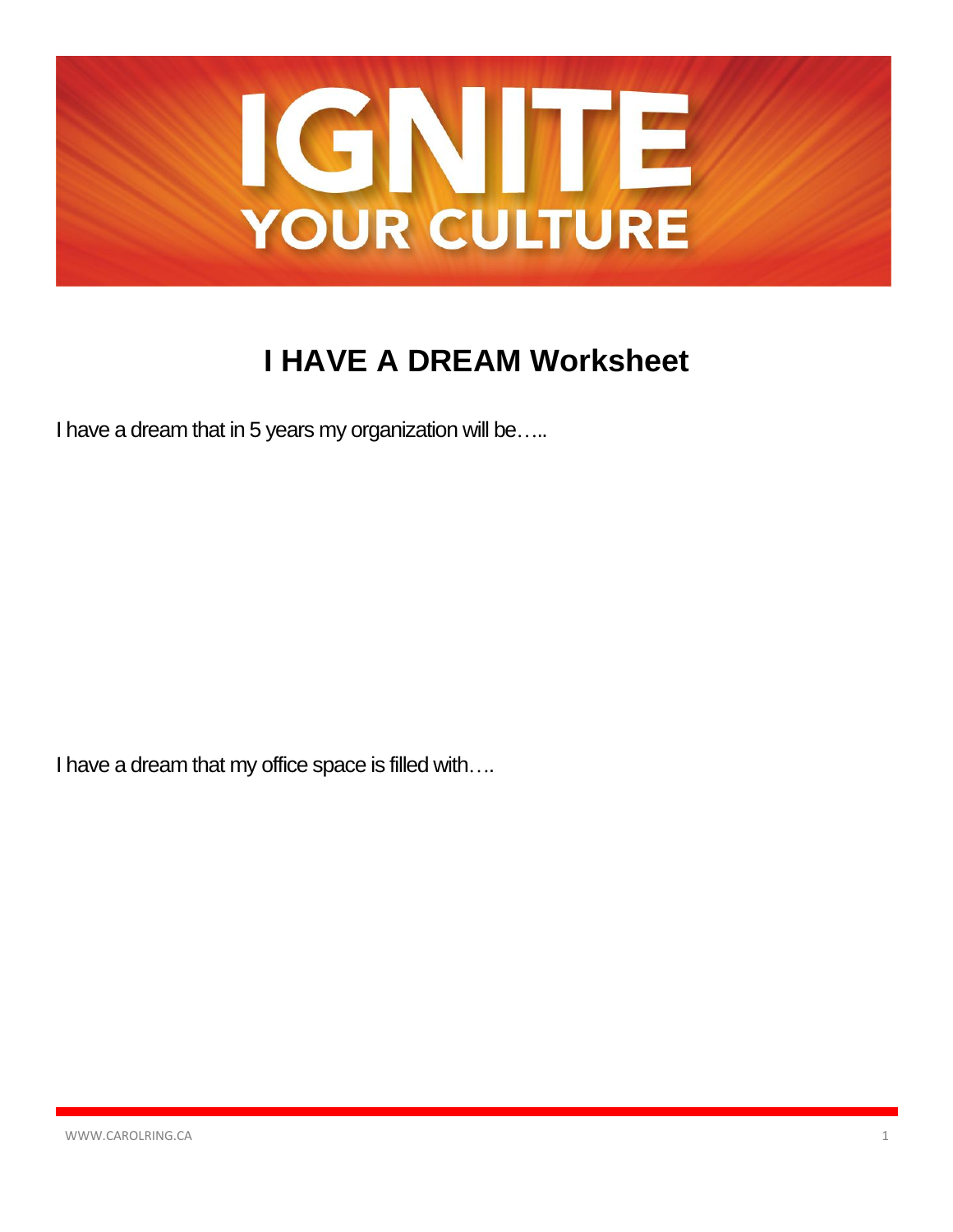

I have a dream that my co-workers are......

I have a dream that the work I'm doing is......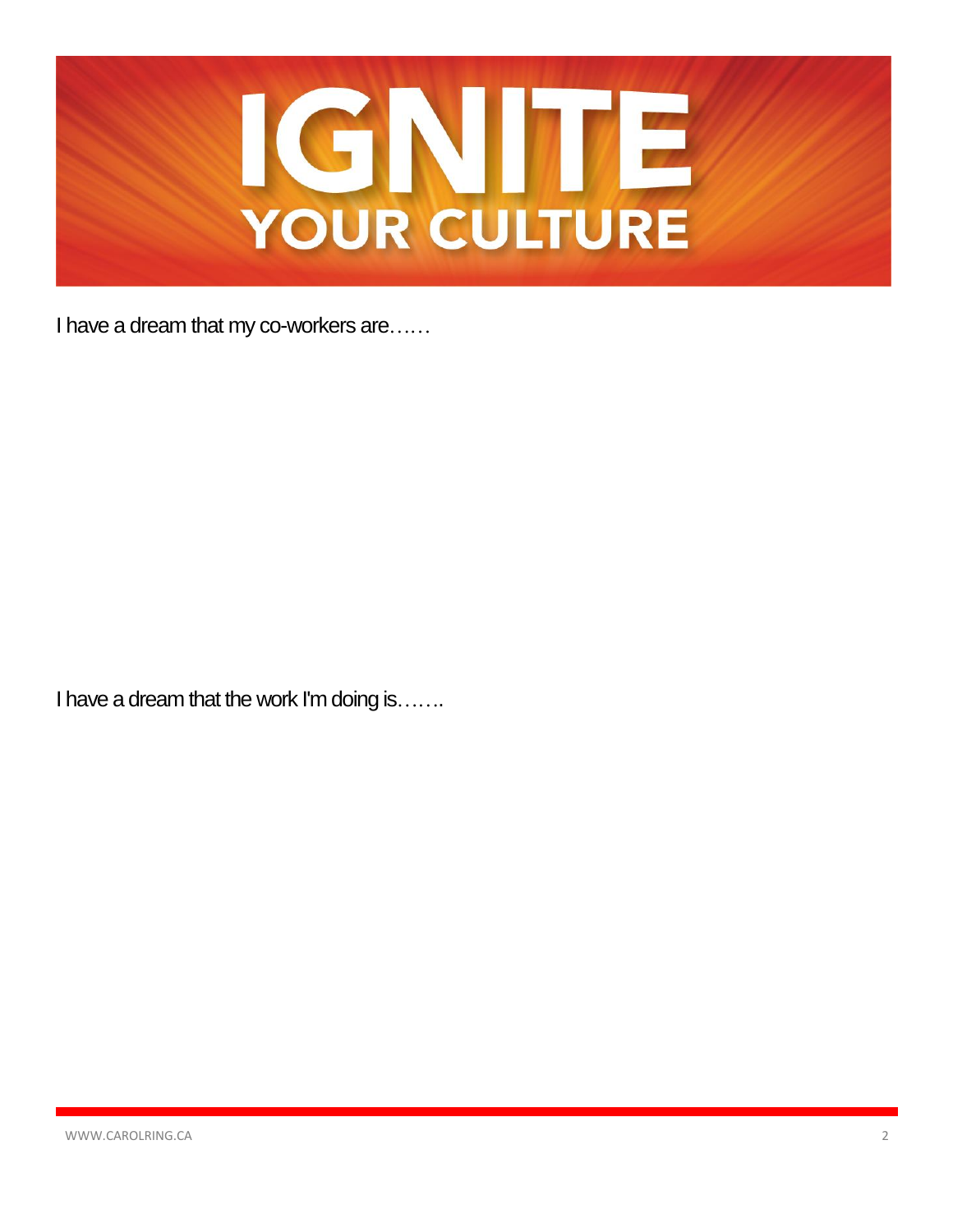

What values/behaviours make your dream so special?



What are the top 3 values/behaviours that you need to start working on today?

| 1. |  |
|----|--|
| 2. |  |
| 3. |  |
|    |  |